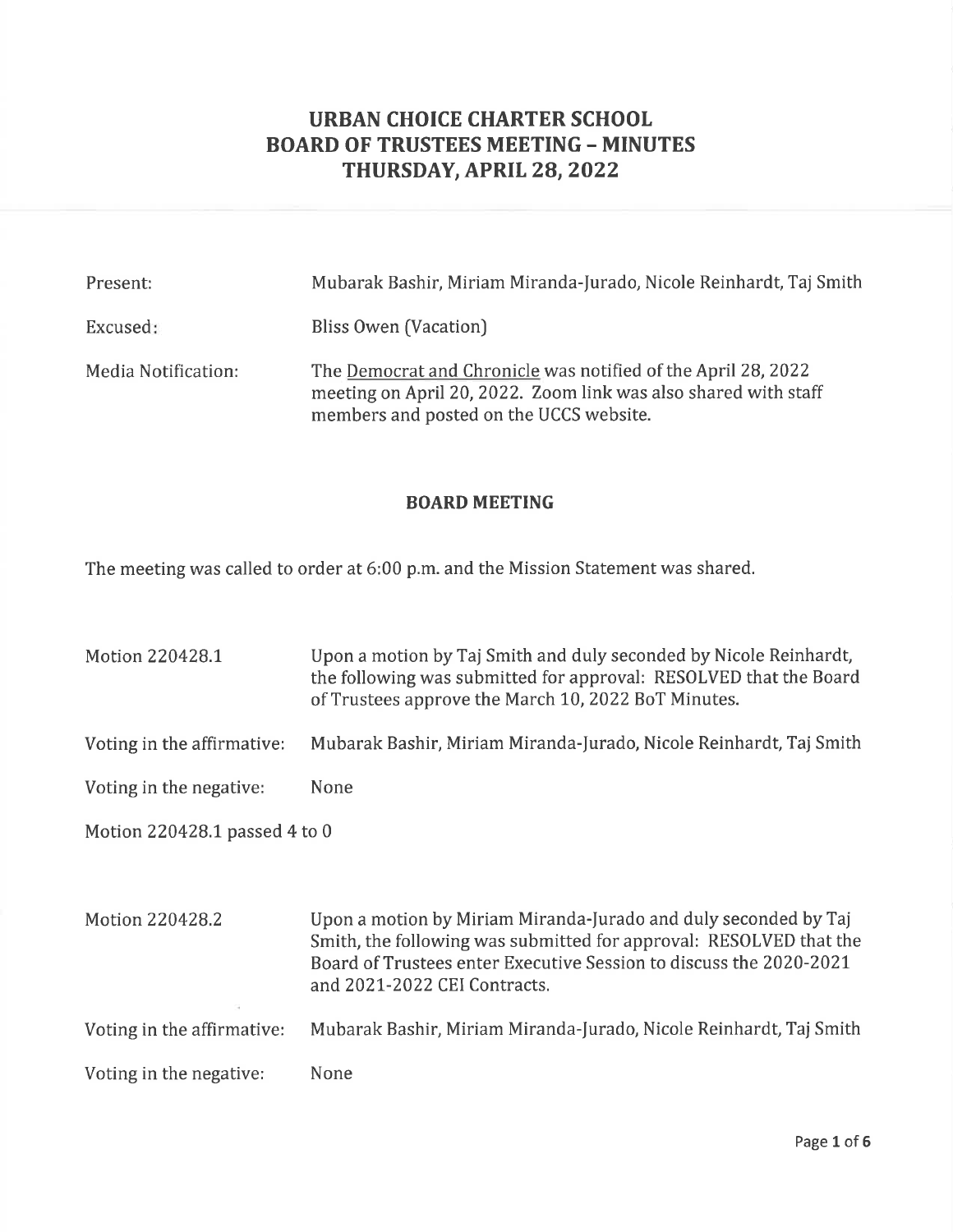Motion 220428.2 passed 4 to 0

Motion 220428.3 Upon a motion by Taj Smith and duly seconded by Nicole Reinhardt, the following was submitted for approval: RESOLVED that the Board of Trustees end Executive Session at 6:33 p.m. Voting in the affirmative: Mubarak Bashir, Miriam Miranda-furado, Nicole Reinhardt, Taj Smith Voting in the negative: None Motion 220428.3 passed 4 to 0 Motion 220428.4 Upon a motion by Taj Smith and duly seconded by Nicole Reinhardt, the following was submitted for approval: RESOLVED that the Board of Trustees hereby authorizes its attorneys, Bon Schoeneck and King, PLLC, to take all necessary actions with respect to the 2020-21 and Z02I-22 contracts with the Center for Educational Innovation on behalf of the Board of Trustees, including mediation and/or arbitration pursuant to the dispute settlement clauses in the respective contracts. Voting in the affirmative: Mubarak Bashir, Miriam Miranda-Jurado, Nicole Reinhardt, Taj Smith Voting in the negative: None

Motion 220428.4 passed 4 to 0

# CEO's REPORT - Lynn McCarthy:

- 
- Enrollment<br> $\approx$  391 (close to budget at 395)
	- Five classrooms at capacity with three close to capacity
	- . ELL and Students with Disabilities consistent
	-
- Enrollment for the 2022-23 school year<br>At full capacity with 400 students currently registered
	- . Kindergarten is full
- 
- $\triangleright$  Wait List<br>• As of March 31 at 130
	- . One offer extended for Grade <sup>5</sup>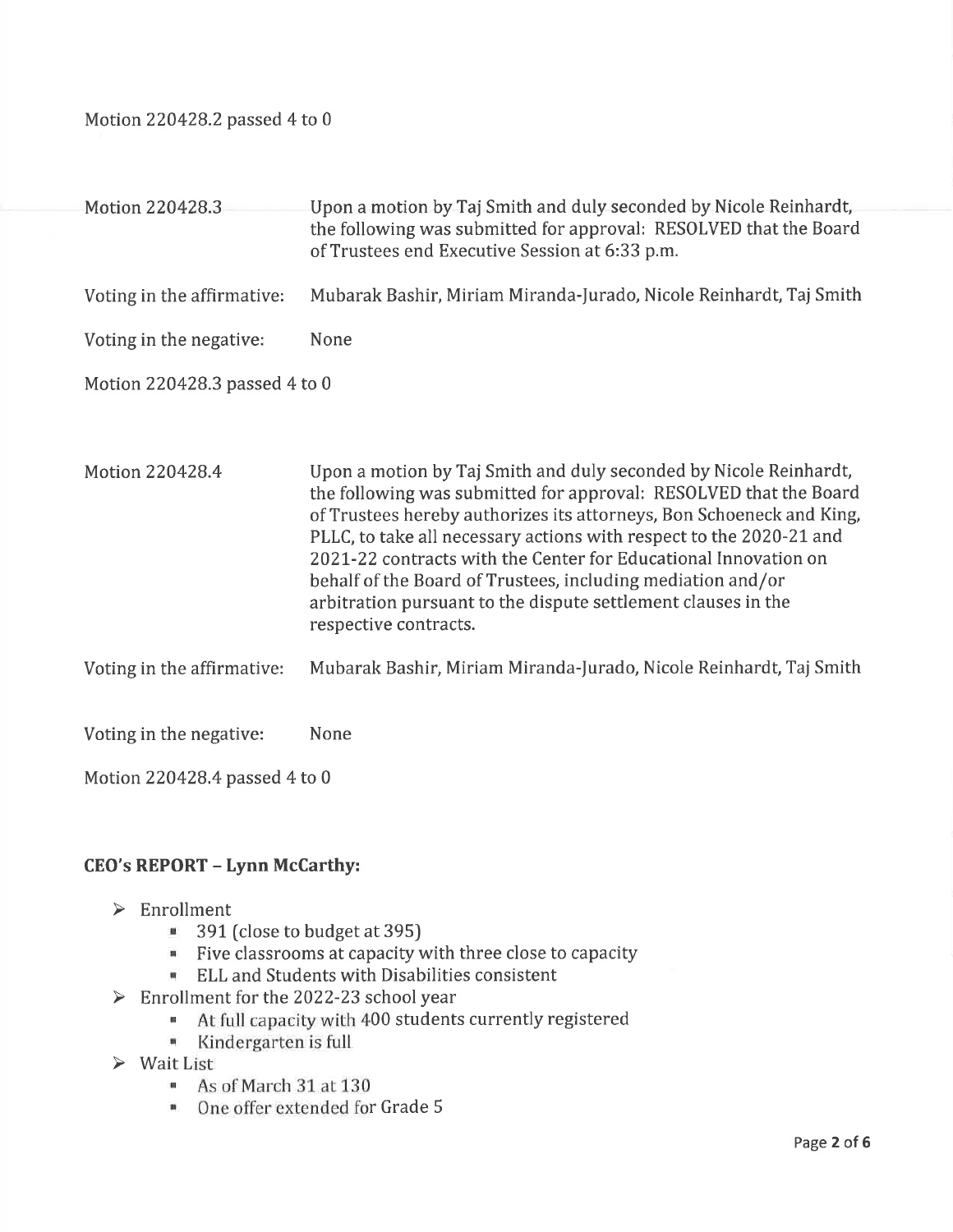- $\bullet$  Difficult to bring in new students this late in the school year  $\blacktriangleright$  Lottery
- - **331** applications
	- **ELL and SPED being reviewed**
- 
- > Attendance is increasing but not at goal<br>Students continue to test positive and kept from school while families also have positive tests and keep students home as a precaution

#### Michael Samuel:

- $\triangleright$  Our prior exchange with Pittsford schools was very positive
- $\triangleright$  The last event is being planned with a meeting tomorrow to develop something for outdoors

#### Lynn McCarthy:

- $\triangleright$  CSO is conducting staff and family surveys
	- ' Need 80% participation for accuracy

#### Carl Parris:

- 
- > Shared more detail about specific discipline issues<br>
Month of March is most challenging a long month with no days off<br>
The Student Success Team is pushing into morning meetings
	- - $\checkmark$  The team is working to eliminate students sharing of personal information which created issues
	- . Taj suggested developing stress relieving practices for the students during recess/gym
	- . Routines and structure are very important
	- $\blacksquare$  An event engaging student and staff was helpful student vs staff basketball game

## Lynn McCarthy:

- $\triangleright$  SWIS discipline data was distributed in a packet to all members
- ▶ UCCS was informed that school hours for the next school year will be 9 a.m. -4:30 p.m. for students going forward
	- Adds  $\frac{1}{2}$  hour on to our instructional time
	- . Staff hours would be 8:30 a.m.-4:45 p.m.
	- $\blacksquare$  Dismissal should be more consistent and accurate at 4:30 p.m. compared to this year with buses arriving late
	- . Adding this extra half hour takes away from PD, meeting and planning time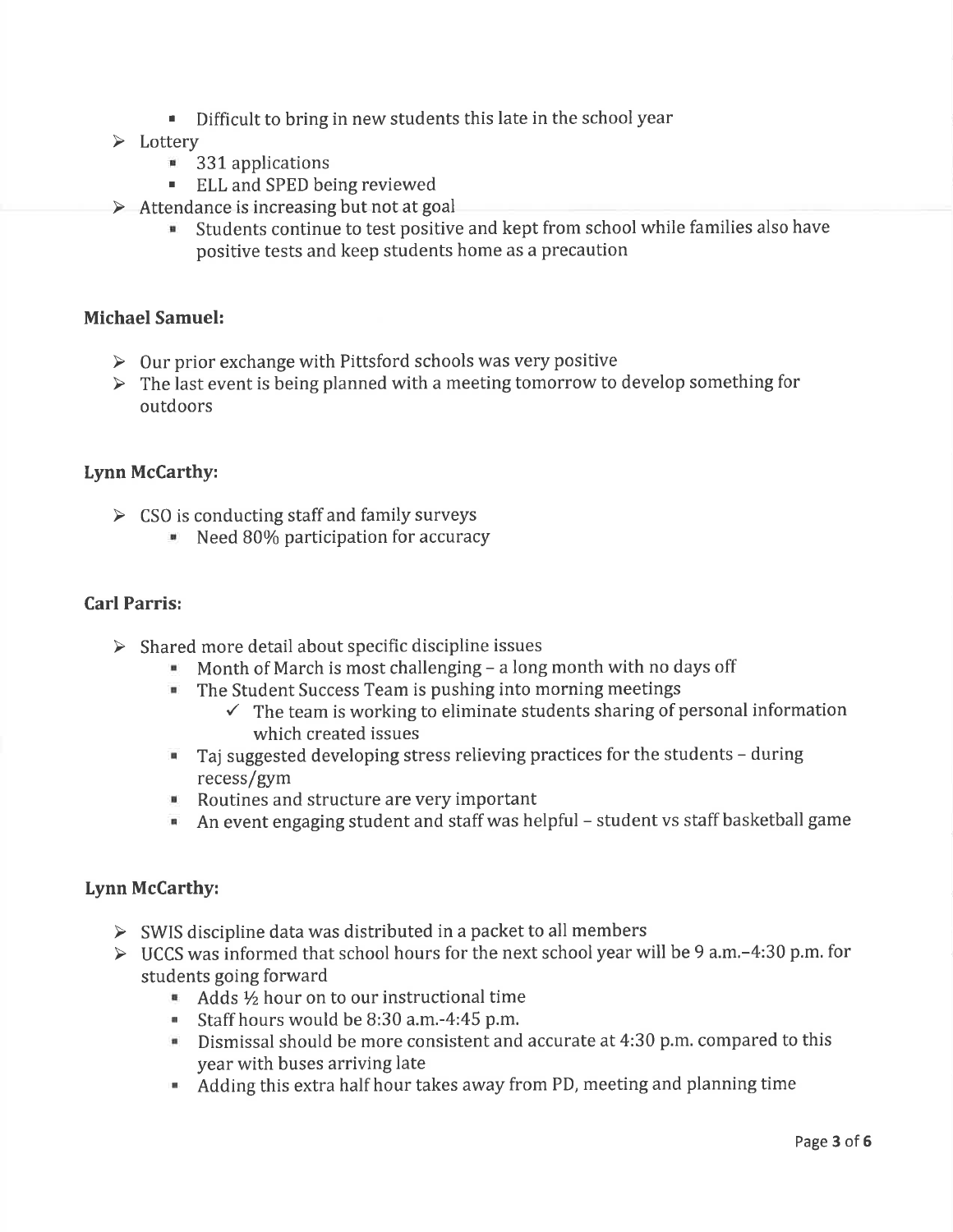- $\checkmark$  Approval will be needed by the CSO to allow for the proposed two early release days per month
	- $\bullet$  First and third Friday of each month would allow for a 1:30 p.m. dismissal for students
		-
- \* Providing for staff PD and planning time<br>The School Calendar will be ready for approval vote at the next meeting
	- $\blacksquare$  Staff Professional Development training planned for 8/22-9/2/22 prior to start of
- school for students<br>
> Discussed Professional Services Agreement: Elizabeth Mascitti-Miller, Ed.D
	- . Miriam expressed a priority for proposed scope of work with deliverables clearly stated in agreement
	- **Taj inquired about experience working with staff to build on previous relationships**
	- **Doing some work with the community**
	- $\blacksquare$  Work with Mr. Samuel clarity
	- $\blacksquare$  Miriam shared from her prior experience that E. Mascitti-Miller, Ed.D is a very capable professional, led a high performing school, and is ethical
	- K. Barclay confirmed that the relationship will be different than in the past  $-$  a supporting role and not a management role  $-$  help to build the capacity of the existing teams to get better at their jobs
		-
		- $\checkmark$  Not a permanent partner<br> $\checkmark$  UCCS to continue as a stand-alone community operating independently as a high performing school
	- . Taj shared the importance of a meet and greet with staff for clarity and
- understanding<br>2022-23 Budget was reviewed in detail in anticipation of a vote at the next board meeting
	- . Breaking out funds for the Esser 1 and 2 grants
	- **Many line items will remain consistent**
	- . Proposal for purchasing 90 Chromebooks to update those getting older
		- $\checkmark$  Older Chromebooks will be retained
	- **Increased field trips**
	- . Professional Development remains consistent wrapped into Eureka and Wit and Wisdom with contracts with those companies
	- Seeking a Request for Proposal (RFP) for catering companies that work with schools  $\checkmark$  Satisfaction with our current caterer has changed through the pandemic
		- staff and families are not happy
	-
	- **4** Administration compensation<br>  $\checkmark$  Adding a new HR employee full-time or part-time to be determined<br>
	 Sourcing to Incero to be determined
		-
		- $\checkmark$  Teacher salaries based on 3% increase in staff salaries  $\checkmark$  Employment incentive/staff appreciation
		- - One in mid-December and one in June
	- **EXECUTE:** Website management added<br>**EXECUTE:** Contracted services
	- - $\checkmark$  IT hiring will mean we will not include block hours for two days per week
	- **E** Center for Youth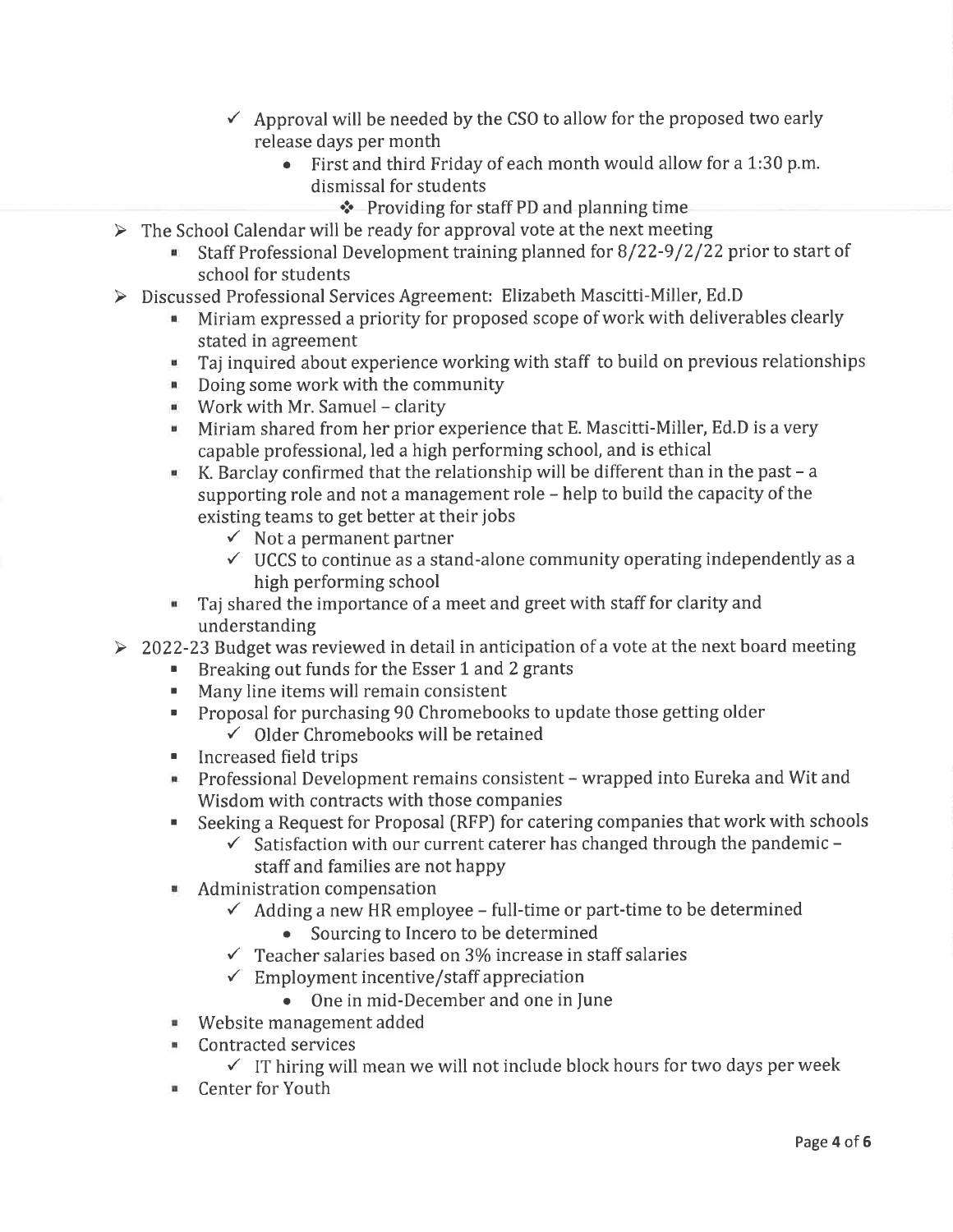- **CEI expense no longer in place**
- Lease currently at \$24K monthly and is under review
	- $\checkmark$  Auditor will send National Heritage a letter indicating that we need to confirm
- Building maintenance Esser 3
- **Trash expenses increased**
- $\blacksquare$  Added 2% increase for insurance
- **E-Rate will decrease internet expenses**

#### TREASURER's REPORT

 $\triangleright$  Reports were distributed and details will be shared at the next meeting

### GOVERNANCE COMMITTEE REPORT - Miriam Miranda-furado

 $\triangleright$  Recruitment of board members a concern in terms of the amount of work that needs to be done

| Motion 220428.5               | Upon a motion by Taj Smith and duly seconded by Nicole Reinhardt,<br>the following was submitted for approval: WHEREAS, Board of<br>Trustees Member Shakeel Armstrong has failed to attend three<br>Consecutive board meetings without offering any excuse(s) for<br>absences; and WHEREAS, New York State Education Law 226(4) and<br>Article II(D) of Urban Choice Charter School's bylaws require that,<br>under such circumstances, the Board of Trustees deem these absences<br>as constituting Shakeel Armstrong's resignation; and WHEREAS, on<br>multiple occasion the Board Chair has attempted to contact Shakeel<br>Armstrong to identify excuses for absenteeism, to no avail; and NOW,<br>THEREFORE, BE IT RESOLVED, Shakeel Armstrong is deemed to have<br>resigned from the Urban Choice Charter School Board of Trustees,<br>effective April 28, 2022. |
|-------------------------------|------------------------------------------------------------------------------------------------------------------------------------------------------------------------------------------------------------------------------------------------------------------------------------------------------------------------------------------------------------------------------------------------------------------------------------------------------------------------------------------------------------------------------------------------------------------------------------------------------------------------------------------------------------------------------------------------------------------------------------------------------------------------------------------------------------------------------------------------------------------------|
| Voting in the affirmative:    | Mubarak Bashir, Miriam Miranda-Jurado, Nicole Reinhardt, Taj Smith                                                                                                                                                                                                                                                                                                                                                                                                                                                                                                                                                                                                                                                                                                                                                                                                     |
| Voting in the negative:       | None                                                                                                                                                                                                                                                                                                                                                                                                                                                                                                                                                                                                                                                                                                                                                                                                                                                                   |
| Motion 220428.5 passed 4 to 0 |                                                                                                                                                                                                                                                                                                                                                                                                                                                                                                                                                                                                                                                                                                                                                                                                                                                                        |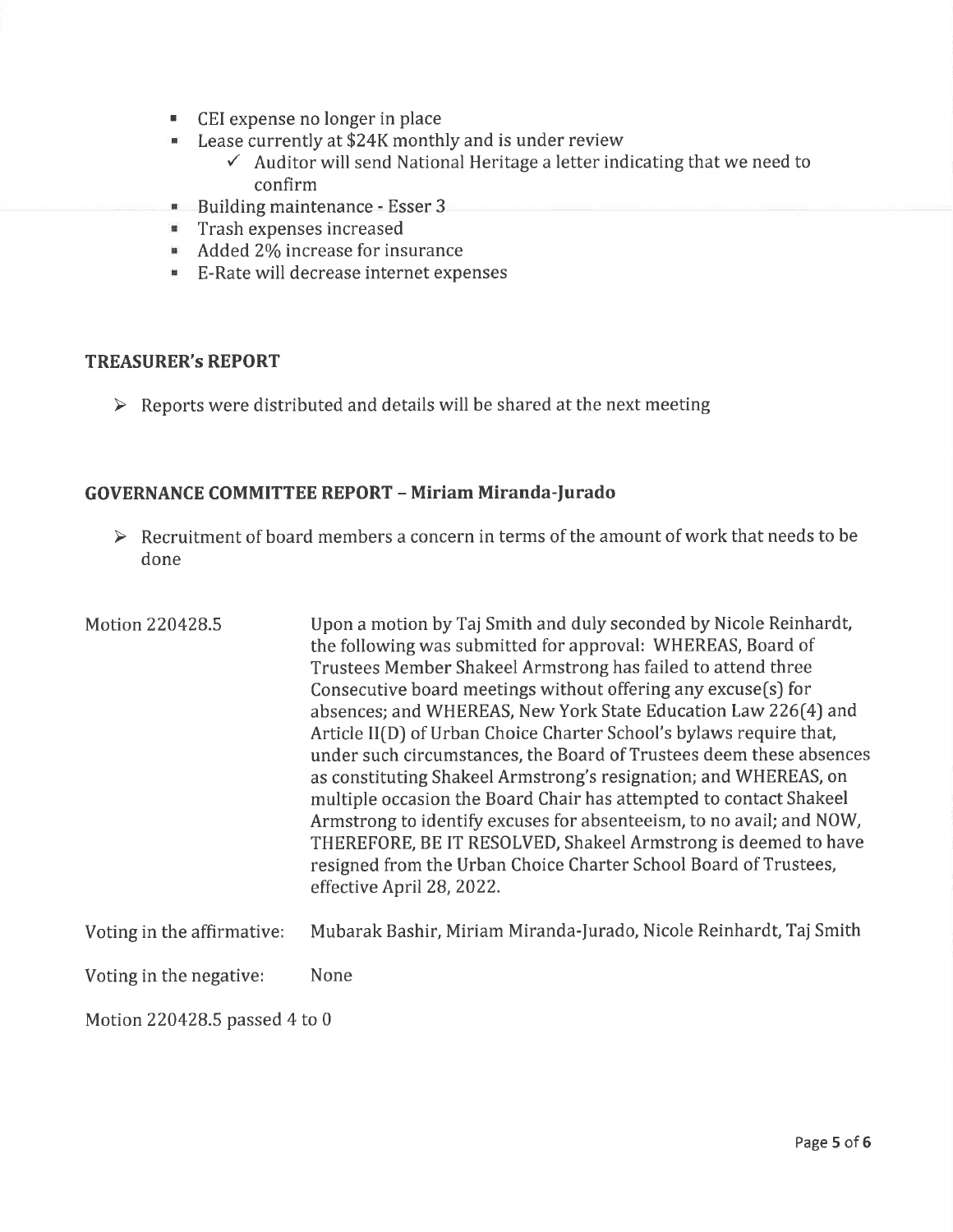| Motion 220428.6            | Upon a motion by Taj Smith and duly seconded by Nicole Reinhardt,<br>the following was submitted for approval: RESOLVED that the Board<br>of Trustees elect Miriam Miranda-Jurado as Vice Chair for the<br>remainder of the 2021-2022 school year as identified by the Board<br>Chair and Governance Committee. |
|----------------------------|-----------------------------------------------------------------------------------------------------------------------------------------------------------------------------------------------------------------------------------------------------------------------------------------------------------------|
| Voting in the affirmative: | Mubarak Bashir, Nicole Reinhardt, Taj Smith                                                                                                                                                                                                                                                                     |
| Voting in the negative:    | None                                                                                                                                                                                                                                                                                                            |

# CHAIR REPORT - No Report

Motion 220428.6 passed 3 to 0

#### PUBLIC COMMENTS

- $\triangleright \quad \text{Discussion related to concerns with attendance} \\ \begin{tabular}{c} \hline \textbf{...} \\ \hline \textbf{...} \\ \hline \end{tabular}$ 
	-
	- . Plan to return to school sports which should boost attendance for the next school
- year<br>> Suggested having uniforms available for students to maintain dress code
- $\triangleright$  Request for Smartboard upgrades or improvements with technology

| Motion 220428.7 | Upon a motion by Miriam Miranda-Jurado and duly seconded by     |
|-----------------|-----------------------------------------------------------------|
|                 | Nicole Reinhardt, the following was submitted for approval:     |
|                 | RESOLVED that the Board of Trustees adjourn the meeting at 7:30 |
|                 | p.m.                                                            |

Voting in the affirmative: Mubarak Bashir, Miriam Miranda-furado, Nicole Reinhardt, Taj Smith

Voting in the negative: None

Motion 220428.7 passed 4 to 0

#### NEXT BOARD MEETING: May 12, 2022